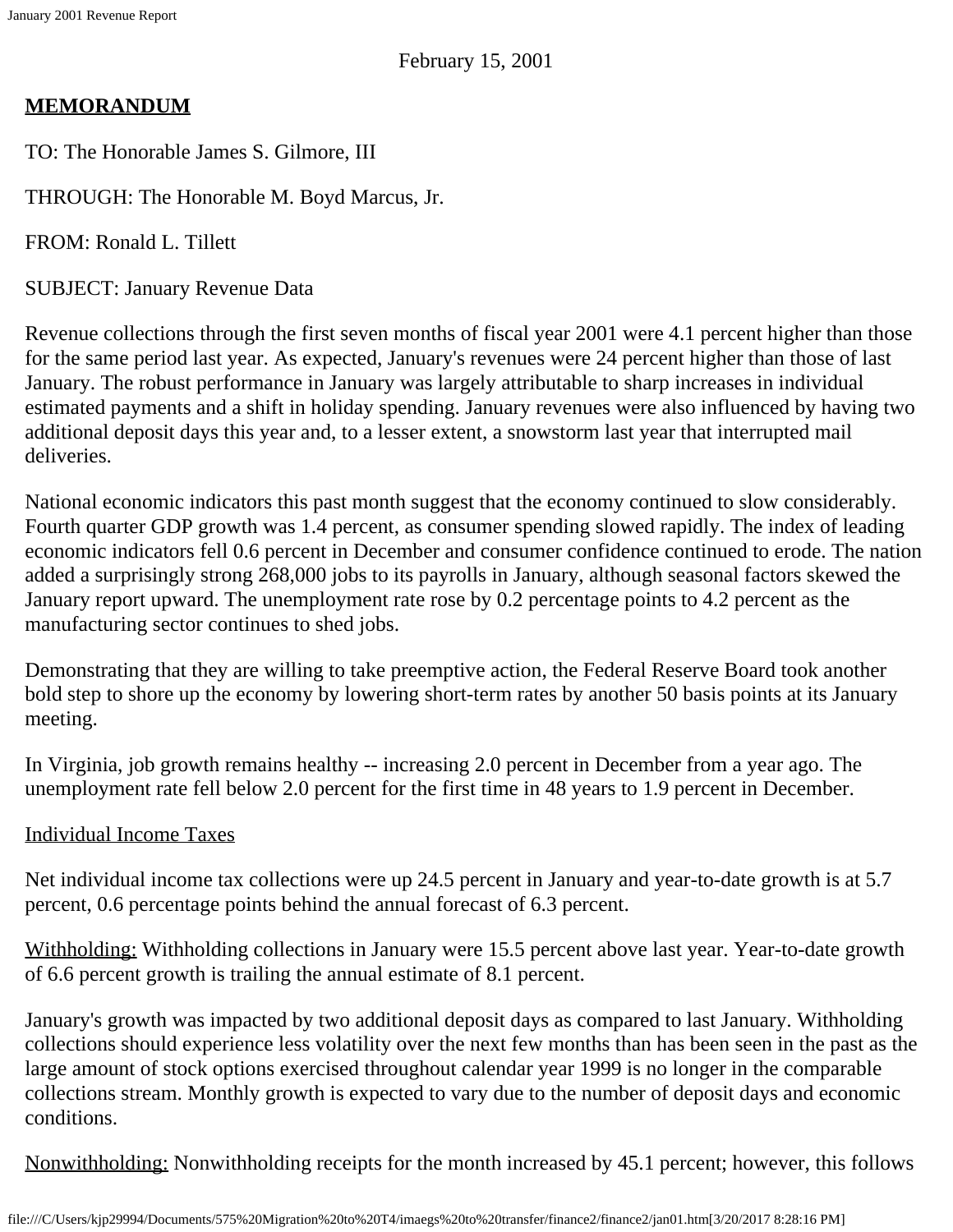the December decline of 43.5 percent. The proper approach to analyzing this source is to compare collections for the two-month total. On that basis, nonwithholding collections grew a robust 12.7 percent. Annually, receipts are up 11.8 percent, tracking ahead of the forecast of 9.1 percent growth. Tax due payments for calendar year 2000 are due May 1, and the first two estimated payments for calendar year 2001 are due May 1 and June 15, respectively.

Refunds: Refunds this month were \$18.0 million compared with \$12.1million in January of last year. As the tax filing season begins, distortions in the monthly and year-to-date percentages will occur. It is estimated the Commonwealth will issue upwards of \$900 million in refunds this year.

## Sales

January's sales tax collections surged by 14.6 percent compared to last year and year-to-date growth stands at 4.8 percent -- slightly ahead of the annual estimate of 4.4 percent growth.

Holiday sales in Virginia came in just shy of the expected 5 percent increase, growing by 4.8 percent over the 1999 holiday shopping season. This was considerably slower than last year's 8.7 percent increase, and reconfirmed the belief that economic growth is moderating toward trend growth.

## Corporate Income Tax

January is not a significant month for corporate income tax payments. Corporate income tax receipts on a year-to-date basis are down 26.5 percent, significantly trailing the required annual growth rate of a 15.8 percent decrease.

#### Public Service Corporations

January is not a significant month for public service tax collections. Year-to-date receipts are up 1.5 percent compared to the same period last year.

#### Insurance Company Premiums

As with the public service gross receipts tax, January is not a significant month for collections in this source. On a year-to-date basis, collections are running 2.8 percent ahead of last year, slightly behind the annual estimate of 3.4 percent growth.

#### **Interest**

During January, the normal quarterly transfer of interest earnings into various nongeneral fund accounts occurred. Year-to-date growth of 8.1 percent is ahead of the annual forecast of 6.8 percent growth.

#### ABC Taxes

ABC taxes (beer and beverage only) dropped by 9.0 percent in January from last year. The year-to-date growth of 4.0 percent is slightly behind the forecast of 4.2 percent growth.

#### Lottery Revenues